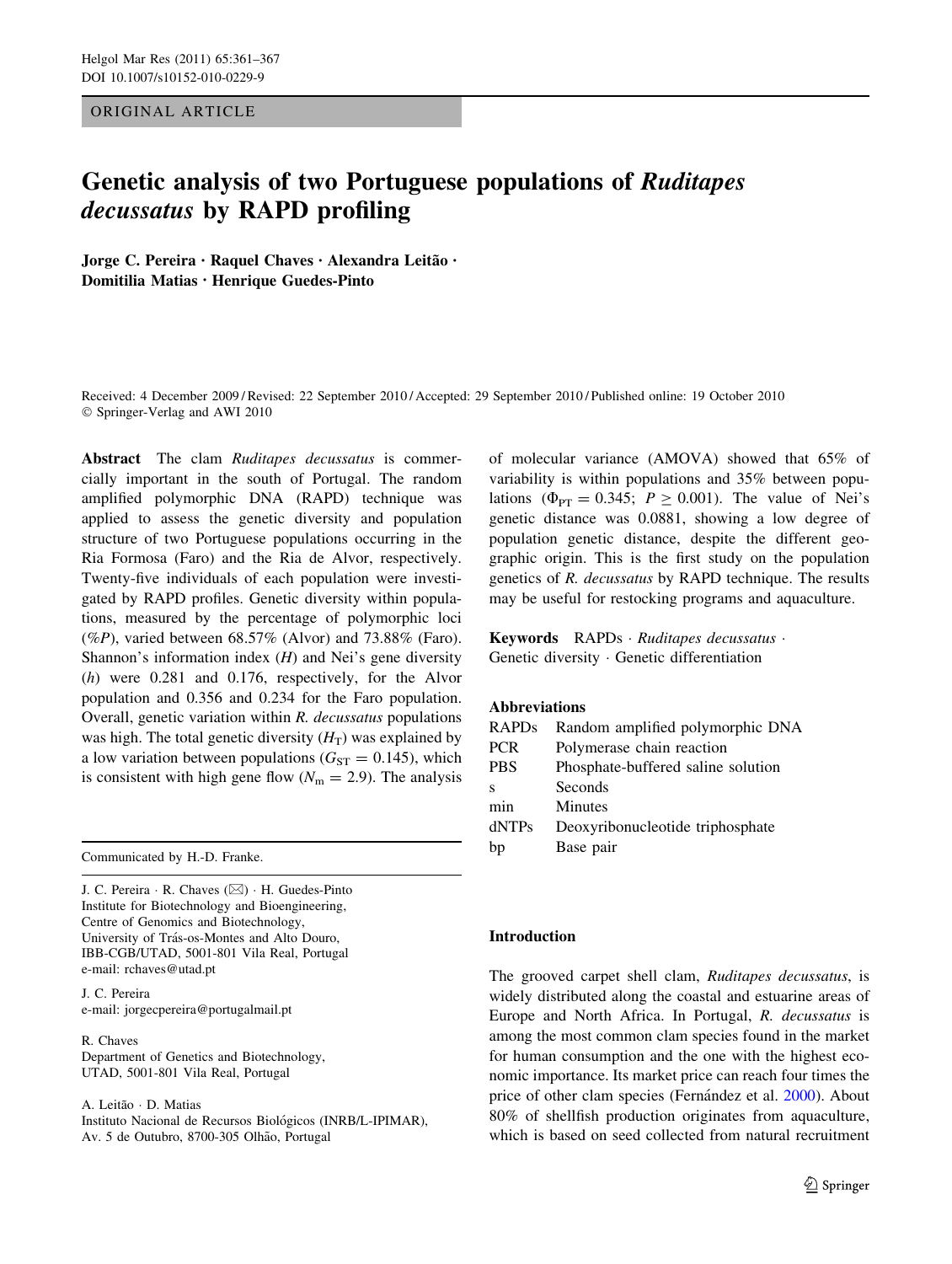banks and planted by producers in ongrowing parks (Matias et al. [2009](#page-5-0)). In spite of the species' great commercial importance, studies on the genetic diversity are very scarce, regarding only to allozymes (Worms and Pasteur [1982](#page-6-0); Jarne et al. [1988](#page-5-0); Borsa et al. [1991;](#page-5-0) Borsa et al. [1992](#page-5-0); Jordaens et al. [2000](#page-5-0)). A sustainable exploitation of the natural resource and improvement in aquaculture requires a deeper knowledge of the genetic variability and genetic relationships of the different clam populations.

The classical strategies for the evaluation of genetic variation, such as morphology and embryology, have been outdated by the availability of molecular markers techniques (Weising et al. [1995\)](#page-5-0). In general, molecular markers are based on polymorphisms found in DNA. The values obtained will be different for each individual, population or species, depending of the resolution of the DNA markers used. One of the molecular markers technique currently used is the random amplified polymorphic DNA (RAPD) (Williams et al. [1990](#page-6-0); Welsh and McClelland [1990\)](#page-6-0) that provides a useful tool to study the genetic variability of a population. This technique consists in the PCR (polymerase chain reaction) amplification of small, inverted repeats scattered in the genome, using a single, short primer of arbitrary sequence, allowing a scan throughout the genome, more randomly than the conventional techniques. The ability to examine genomic variation without previous sequence information (Williams et al. [1990](#page-6-0)), the relatively low cost of the technique and the requirement of only some nanograms of template DNA represent the major advantages of the use of RAPD technique in population studies. RAPDs have showed to be an extremely sensitive method for detecting DNA variation and for the establishment of genetic relationships between closely related organisms (Péres et al. [1998](#page-5-0)). Among the multiple applications of RAPDs are their use in population genetic studies (Haig et al. [1994\)](#page-5-0), taxonomy (Chapco et al. [1992\)](#page-5-0), determination of paternity (Lewis and Snow [1992](#page-5-0)) and mapping (Michelmore et al. [1991\)](#page-5-0). The two main and often mentioned disadvantages of this type of molecular markers are a lack of reproducibility and the loss of complete genotypic information, due to the fact that most RAPD bands are dominantly inherited. The potential use of RAPD analysis in phylogenetic studies and population genetics has been documented in a wide variety of organisms (Hadrys et al. [1992\)](#page-5-0). In marine invertebrates, this technique has successfully been used in analysing genetic polymorphisms at the interspecific level in oysters (Klinbunga et al. [2000\)](#page-5-0) and mussels (Rego et al. [2002\)](#page-5-0) and at the intraspecific level in scallops (Patwary et al. [1994\)](#page-5-0), abalone (Huang et al. [2000\)](#page-5-0) and oysters (Hirschfeld et al. [1999;](#page-5-0) Klinbunga et al. [2001\)](#page-5-0).

In the present study, RAPD profiling was applied to measure the genetic diversity and interpopulational differentiation of two Portuguese populations of the clam R. decussatus.

# Materials and methods

Sample collection and DNA extraction

Ruditapes decussatus individuals were collected from two Portuguese populations, 25 individuals from Ria Formosa (Faro:  $37^{\circ}$  2' 0" N,  $7^{\circ}$  55' 0" W) and 25 individuals from Ria de Alvor (Alvor:  $37^{\circ}$  8' 0" N,  $8^{\circ}$  36' 0" W), Algarve, south of Portugal. After two days of depuration, the material was dissected and kept in 70% ethanol, until further use. The protocol for DNA extraction followed the one by Pereira [\(2008](#page-5-0)), where 5–25 mg of adductor muscle was placed in a 2-ml eppendorf, with 100  $\mu$ l of 1  $\times$  PBS and distilled water for 10 min each. The tissue was cut in small pieces and homogenized with a Pestle Pellet (Sigma). Afterwards, 180 µl MDT (Tissue Lysis Buffer) and  $20 \mu$  EDT (Proteinase K) were added and the samples were incubated overnight at  $55^{\circ}$ C for complete digestion. After centrifugation at 10000 rpm, for 3 min, at room temperature, the supernatant was transferred to a new 2-ml eppendorf. The subsequent addition of  $180 \mu$ l LDT (Lysis Buffer) was followed by a 15-s vortexing, and a flash spins down. After incubation at  $70^{\circ}$  C for 10 min, 240 µl of absolute ethanol was added and the tubes were vortexed and spinned down. Finally, the lysate was transferred to a cartridge of the automatic nucleic-acid isolation system QuickGene-800, and the ''DNA tissue mode'' was selected.

# PCR amplification

Several experiments were made to optimize the reproducibility of the RAPD assay, closely following the protocol of Williams et al. [\(1990](#page-6-0)), in which concentrations of template DNA,  $dNTPs$ ,  $MgCl<sub>2</sub>$  concentration and Taq polymerase were varied to determine which conditions produced the strongest and most reproducible patterns. Amplification reactions were performed in volumes of  $25 \mu l$  containing 50 ng of genomic template DNA,  $100 \mu M$  of each dATP, dCTP, dGTP and dTTP,  $0.2 \mu M$  of the primer and  $0.5 \text{ units}$ of Taq DNA polymerase (Fermentas, Life Sciences). Amplification was performed in a Thermal Cycler (T-personal, Biometra) in a total of 45 cycles: 1 min at  $94^{\circ}$ C, 1 min at  $30-36^{\circ}$ C and 2 min at  $72^{\circ}$ C. The total volume of the PCR products was evaluated in 2% agarose gels and visualized by ethidium bromide staining. After electrophoresis, DNA bands profiling was observed under UV light and the images were saved in a gel analyser (UVIDOC).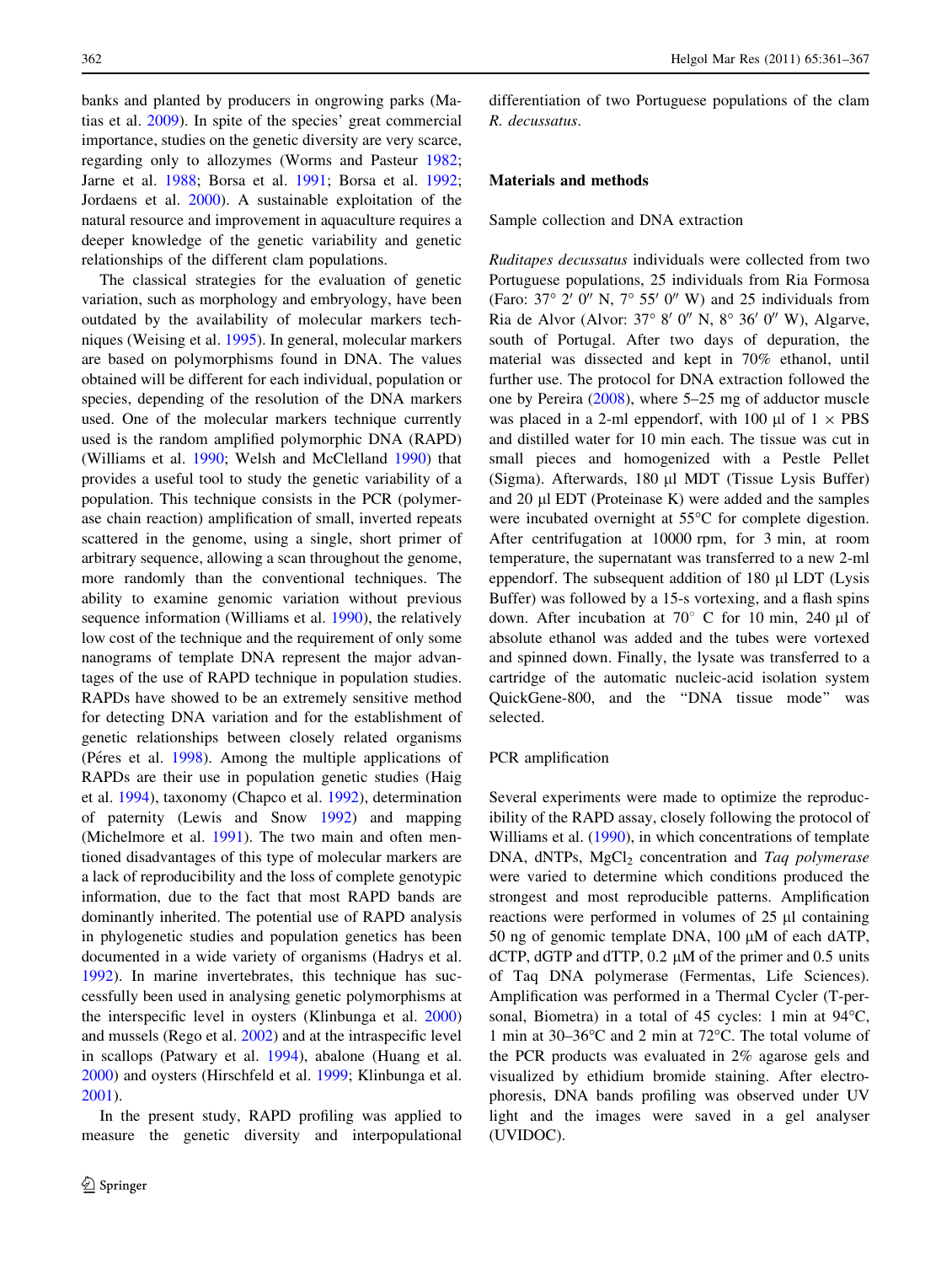## Data analysis

The genetic diversity within populations and the genetic differentiation between populations were quantified using GeneAlEx 6.1, Genetic Analysis Software (Peakall and Smouse [2006\)](#page-5-0) and POPGENE (Yeh et al. [1997\)](#page-6-0) programs. The genetic diversity within populations was estimated by calculating percentage polymorphic loci  $(\%P)$ , number of expected alleles  $(n_a)$ , effective allele number  $(n_e)$ , Nei's gene diversity (Nei [1973](#page-5-0)) (h), Shannon's information index (*H*), total gene diversity ( $H_T$ ) and average gene diversity within populations  $(H<sub>s</sub>)$ .

In order to estimate the genetic differentiation between populations, analogues of  $F_{ST}$  fixation index measures such as coefficient of gene differentiation  $(G_{ST})$  (Nei [1987](#page-5-0)) and  $\Phi_{PT}$  (AMOVA) were used. The analysis of molecular variance (AMOVA) was calculated with the software GeneAlEx 6.1 (Peakall and Smouse [2006\)](#page-5-0) for variation among individuals within populations and between populations. Due to the absence of assumptions, AMOVA is widely applicable and powerful. The fact that allele frequencies are not calculated led to the application of this method to analyse dominant data type, like RAPDs (Huff et al. [1983\)](#page-5-0). The values of gene flow  $(N<sub>m</sub>)$  (McDonald and McDermott [1993\)](#page-5-0) and standard genetic distance of Nei [\(1972](#page-5-0)) were estimated.

# **Results**

## Genetic diversity within populations

The application of RAPD technique to the genome of Ruditapes decussatus produces a significant number of amplified fragments. Of the twenty screened primers, ten amplified 245 clear and reproducible bands (Table 1). One hundred and sixty-eight bands were amplified in the Alvor population and 183 in the Faro population (Fig. [1](#page-3-0)), with lengths ranging from 180 to 1,500 bp. The primer OPE-15 generated the highest number of bands (21 bands in the Alvor population and 24 in the Faro population); primer OPE-02 in the Faro population and primers OPE-01 and OPE-16 in the Alvor population produced the lowest number of bands/markers (Table 1). The two populations have 62 (Alvor) and 77 (Faro) private bands, respectively.

A summary of the genetic diversity of the populations based on the RAPD markers is presented in Table [2.](#page-3-0) Since dominant data have some shortcomings in the calculation of genetic diversity (Lowe et al. [2004\)](#page-5-0), the method developed by Lynch and Milligan [\(1994](#page-5-0)) present in GeneAlEx 6.1 Genetic Analysis Software (Peakall and Smouse [2006](#page-5-0)) was used to calculate allele frequencies. The percentage of polymorphism  $(\%P)$  of the two Portuguese populations was 68.57% (Alvor) and 73.88% (Faro), while the number of expected alleles  $(n_a)$  and the number of effective alleles  $(n_e)$  were 1.371 and 1.267 for the Alvor and 1.486 and 1.389 for the Faro population. Nei's gene diversity index (h) and Shannon's information index  $(H)$  were estimated for the two populations of R. decussatus: the Alvor population showed the values of 0.176 and 0.281, while the values for the Faro population were 0.234 and 0.356.

## Population genetic structure

Genetic diversity based on all bands showed that the total gene diversity  $(H_T)$ , measured in terms of the total expected heterozygosity, was 0.2396, the gene diversity within populations  $(H<sub>S</sub>)$  was 0.2047, and gene diversity between populations ( $D_{ST} = H_T - H_S$ ) was 0.0[3](#page-3-0)49 (Table 3). Using these diversity indices, it was possible to calculate the coefficient of gene differentiation  $(G_{ST} = D_{ST}/H_T =$ 0.1450), which measures the proportion of total genetic diversity occurring between populations and is analogous to

| Name     | Sequence $(5'-3')$ | $T$ (°C) | Alvor              |                   | Faro               |                   |
|----------|--------------------|----------|--------------------|-------------------|--------------------|-------------------|
|          |                    |          | Number<br>of bands | Range<br>of bands | Number<br>of bands | Range<br>of bands |
| $OPE-01$ | <b>CCCAAGGTCC</b>  | 33       | 12                 | 250-900           | 20                 | 380-1,500         |
| $OPE-02$ | GGTGCGGGAA         | 36       | 15                 | 300-880           | 10                 | $520 - 1,200$     |
| $OPE-03$ | <b>CCAGATGCAC</b>  | 36       | 17                 | 300-880           | 16                 | $350 - 1,100$     |
| $OPE-06$ | AAGACCCCTC         | 36       | 22                 | $250 - 1,500$     | 17                 | $250 - 1,100$     |
| $OPE-10$ | <b>CACCAGGTGA</b>  | 36       | 17                 | $250 - 1,300$     | 23                 | $250 - 1,500$     |
| $OPE-11$ | <b>GAGTCTCAGG</b>  | 36       | 17                 | 180-1.200         | 18                 | 180-1,300         |
| $OPE-12$ | <b>TTATCGCCCC</b>  | 33       | 15                 | 280-750           | 12                 | 380–950           |
| $OPE-14$ | TGCGGCTGAG         | 33       | 20                 | $320 - 1,000$     | 21                 | $250 - 1,000$     |
| $OPE-15$ | <b>ACGCACAACC</b>  | 33       | 21                 | 200-800           | 24                 | 180-1,000         |
| $OPE-16$ | <b>GGTGACTGTG</b>  | 36       | 12                 | 320 - 850         | 21                 | $200 - 1,500$     |

Table 1 Selected primers for the evaluation of genetic diversity in the two populations of Ruditapes decussatus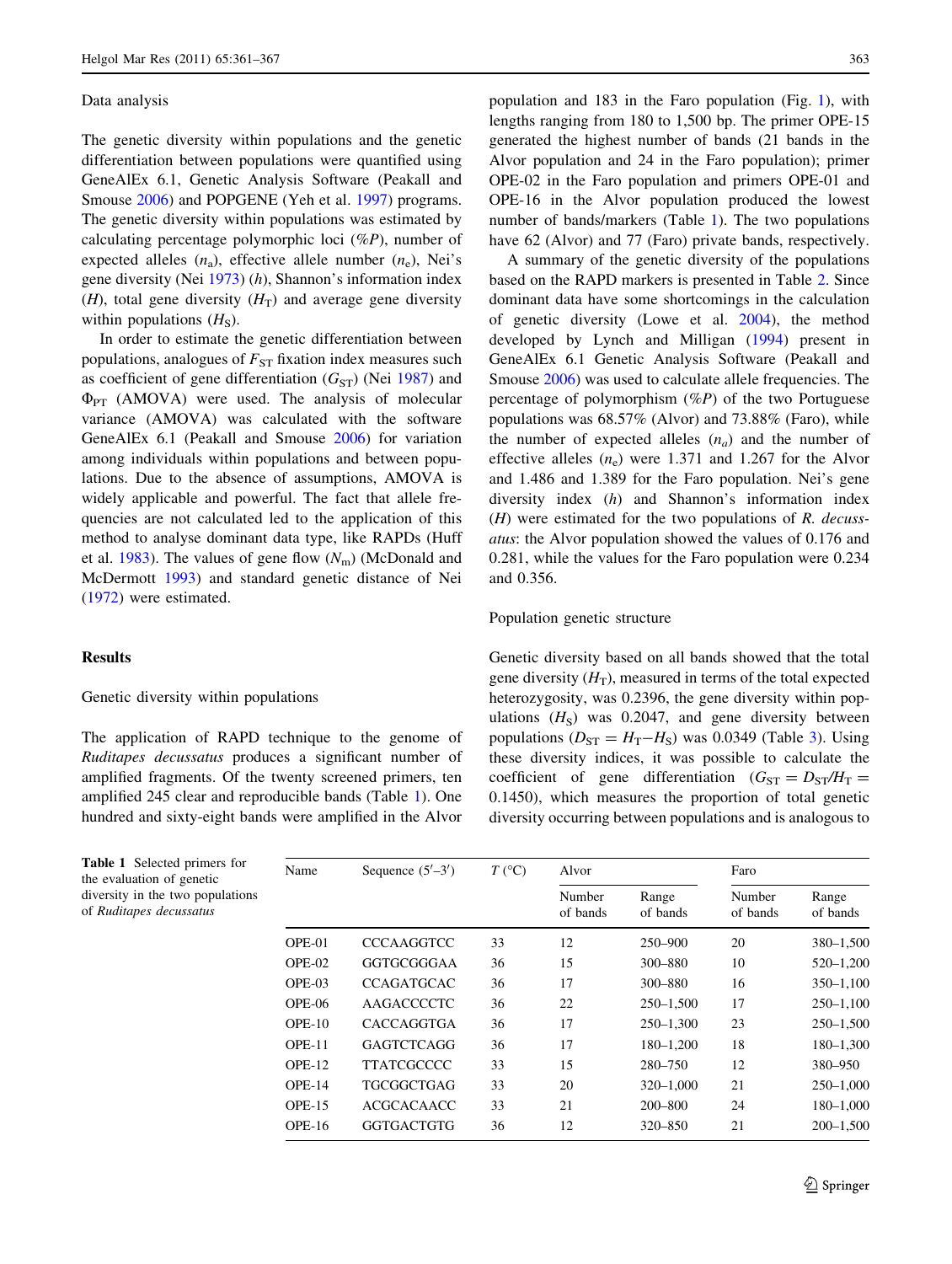<span id="page-3-0"></span>

Fig. 1 Number of bands and mean heterozygosity in two Ruditapes decussatus populations

Table 2 Genetic variation within two Portuguese populations of Ruditapes decussatus

| N  |      | $n_{\rm a}$ | $n_e$ |             | Н                      | $\%P$                  |
|----|------|-------------|-------|-------------|------------------------|------------------------|
| 25 |      |             |       |             | 0.281                  | 68.57                  |
|    | SE.  | 0.059       | 0.018 | 0.010       | 0.1654                 |                        |
| 25 | Mean |             |       |             | 0.356                  | 73.88                  |
|    | SE.  | 0.056       | 0.023 | 0.012       | 0.017                  |                        |
| 50 | Mean |             |       | 0.205       | 0.319                  | 71.22                  |
|    | SE   | 0.041       | 0.015 | 0.008       | 0.011                  |                        |
|    |      |             |       | 1.429 1.328 | h<br>1.486 1.389 0.234 | Mean 1.371 1.267 0.176 |

 $N$  number of sampled individuals,  $n_a$  number of expected alleles,  $n_e$  effective allele number, h Nei's gene diversity, H mean Shannon's information index; %P percentage polymorphic loci calculated with all alleles included, SE standard error

Wright's  $F_{ST}$  values. This means that only approximately 14.5% of the genetic variation observed in this study was due to differentiation between populations, while 85.5% is due to variation within populations,

Estimates of  $G_{ST}$  also allow to estimate another genetic parameter, the gene flow  $[N_{\rm m} = 0.5(1 - G_{\rm ST})/G_{\rm ST}]$ (McDonald and McDermott [1993](#page-5-0)), which was calculated to  $N_{\rm m}$  = 2.9. According to Crow and Aoki ([1984\)](#page-5-0), gene flow values of  $N_m < 1$  should be interpreted as little or no gene flow. Thus, the value of  $N_m = 2.9$  would suggest high genetic exchange between the two populations studied.

AMOVA (analysis of molecular variance) (Table 4) showed that 65% of the variability was within populations whilst 35% was between them. Analogue to Wright's  $F_{ST}$ is also the  $\Phi_{PT}$  value, estimated with AMOVA; it amounted to 0.345 ( $P \ge 0.001$ ), based on permutation across the full data set.

Table 3 Genetic variation between the Portuguese populations of Ruditapes decussatus, based on the diversity indices of Nei ([1973](#page-5-0))

| $H_{\rm T}$ | Total gene diversity                | 0.2396 |
|-------------|-------------------------------------|--------|
| $H_{S}$     | Gene diversity within populations   | 0.2047 |
| $D_{ST}$    | Gene diversity between populations  | 0.0349 |
| $G_{ST}$    | Coefficient of gene differentiation | 0.1450 |
| $N_{\rm m}$ | Gene flow                           | 2.9    |
|             |                                     |        |

Table 4 Analysis of molecular variance (AMOVA) in the two Portuguese populations of Ruditapes decussatus

| Source                     | df SS           | Variance $(\% )$ Fixation index $(\Phi_{PT})$ |
|----------------------------|-----------------|-----------------------------------------------|
| Between pops 1 463.320 35  |                 | 0.345                                         |
| Within pops 48 1569.520 65 |                 |                                               |
| Total                      | 49 2032.840 100 |                                               |

To compare the degree of genetic differentiation between populations, the standard genetic distance of Nei [\(1972](#page-5-0)) was estimated. The value of Nei's genetic distance was  $D = 0.0881$ , while the value of genetic identity was  $I = 0.9157$ , indicating low genetic differentiation between the two populations.

#### Discussion

RAPD assay was used in order to analyse the genetic diversity and differentiation in two southern Portuguese populations of Ruditapes decussatus. The technique was found to be effective in revealing polymorphisms in this species, since all 10 random primers produced at least one polymorphic fragment. The major limitations of this technique are its lack of reproducibility (Ford-Lloyd and Painting [1996](#page-5-0); Weising et al. [1995](#page-5-0); Guadagnuolo et al. [2001](#page-5-0)) and its sensitivity to small variations in PCR conditions. In order to overcome these limitations, DNA of high quality was used and three repetitions were performed for the same primers and individuals which generate the same results.

Genetic diversity within populations is of great concern to ecologists and geneticists. A reduced genetic variation is thought to affect the ability of populations to adapt to changing environments, thereby increasing their probability of extinction (Beardmore [1983\)](#page-4-0). Waugh and Powell [\(1992](#page-5-0)) stated that the analysis of polymorphism by molecular markers could help to select priority areas for conservation and provide vital information for the development of genetic sampling and improvement.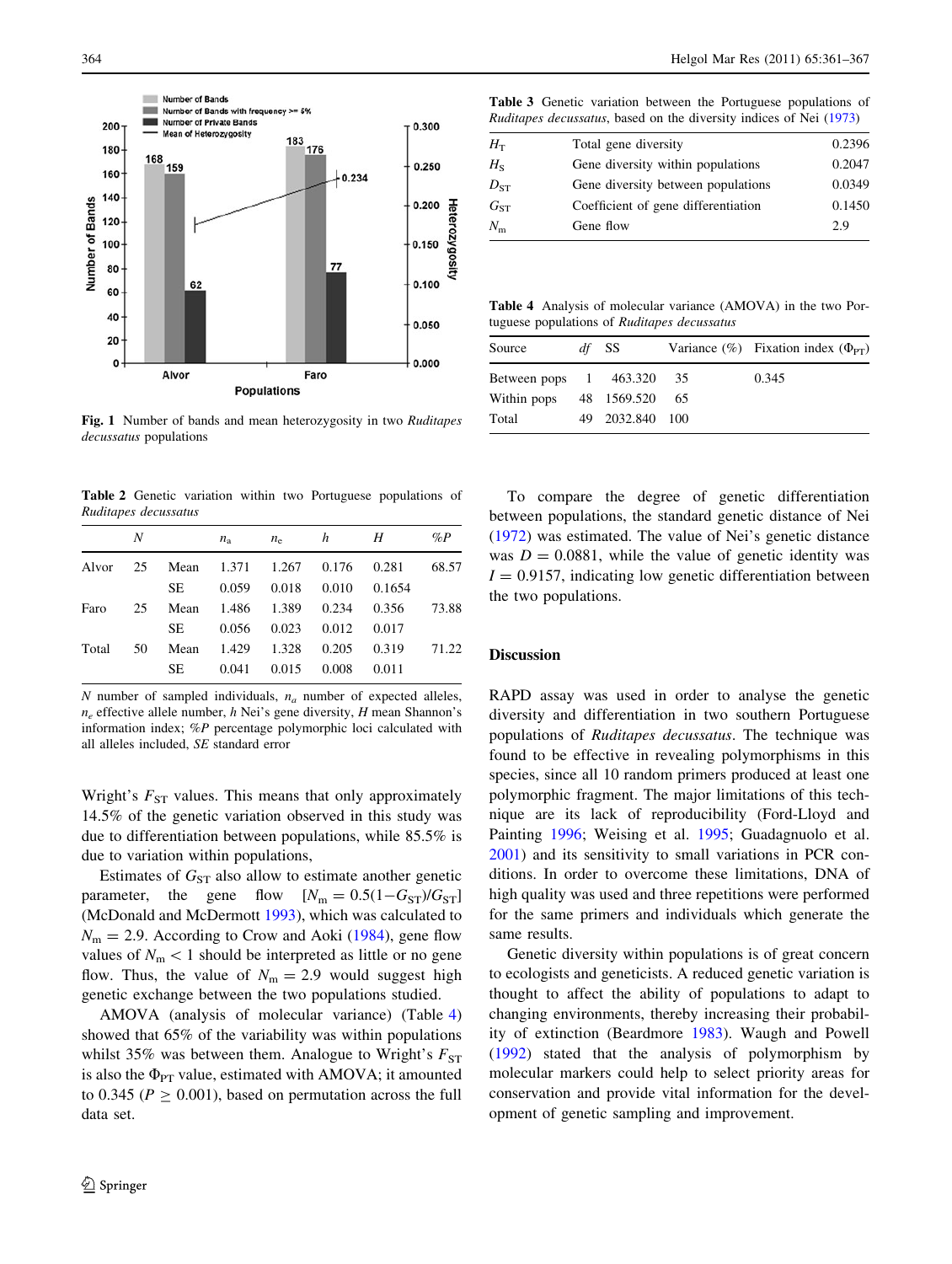<span id="page-4-0"></span>In total, the analysis of the genetic variability within populations by RAPDs based on percentage of polymorphic loci (%P), effective allele numbers  $(n_a)$ , expected numbers of alleles  $(n_e)$ , Nei's gene diversity  $(h)$  and Shannon's Index  $(H)$  suggests that the two populations present very high levels of genetic diversity. These results are similar to those by Borsa and Thiriot-Quievreux [\(1990](#page-5-0)), Borsa et al. ([1992\)](#page-5-0), Passamonti et al. ([1997\)](#page-5-0) and Jordaens et al. [\(2000](#page-5-0)) who studied the populations of this species, especially the Azores population, using allozymes as molecular markers. The high levels of genetic variation suggest that these bivalves are phenotypically plastic and may respond adequately to changing environments. In contrast, very low genetic differentiation was found between the two studied populations. Only 14.5%  $(G<sub>ST</sub> = 0.145)$  of the genetic variability was between populations, while 85.5% was within populations. The gene flow  $(N<sub>m</sub>)$  value (Slatkin [1993](#page-5-0)) allows evaluating whether or not each of the considered population of a species evolves as an independent unit. Theory predicts that a global value of  $N_{\rm m} > 1$  prevents random differentiation by genetic drift (Slatkin [1993\)](#page-5-0). The calculated level of gene flow  $(N<sub>m</sub> = 2.9)$  would allow the two populations to act as a single interbreeding population. However, this conclusion should be considered cautiously because the mathematical assumptions underlying the estimates of genetic diversity and differentiation may not be completely realistic (Whitlock and McCauley [1999](#page-6-0)). Similar results were obtained with the method of analysis of molecular variance (AMOVA) that showed a high genetic variation within populations and low genetic differentiation between them. However, the value of fixation index ( $\Phi_{PT} = 0.345$ ) suggested that the populations may have some structure, although the degree of differentiation was not large. This differentiation may be due to geographical isolation or hydrological factors.

The values of the distance and genetic identity (Nei [1972\)](#page-5-0) estimated for the two populations were 0.9176 and 0.0860, respectively. These values support the high degree of genetic identity and the low level of genetic differentiation of the two populations.

In conclusion, the two populations of  $R$ . *decussatus* studied the presented high values of genetic variability within populations and low values of genetic differentiation between them, demonstrating a high degree of genetic homogeneity. The value of the gene flow  $(N<sub>m</sub>)$ ,  $G<sub>ST</sub>$  and  $\Phi_{PT}$  quantification demonstrates that the exchange of genes between the two populations is high. A high degree of genetic homogeneity among populations has also been described for the populations of other marine invertebrates, such as Concholepas concholepas (Gallardo and Carrasco [1996\)](#page-5-0), Ostrea chilensis (Toro and Aguila [1996](#page-5-0)) and Venus antique (Gallardo et al. [1998](#page-5-0)). The high values found for

the genetic diversity within populations, associated with low values of genetic variation between populations, suggest panmixy as the dominant mode of reproduction (Armbruster 1997, 1998; Fernández-Tajes et al. [2007](#page-5-0)).

Mollusc species with extended larval planktonic phases are generally thought to disperse further and to show higher rates of gene flow, larger geographic ranges, lower levels of genetic differentiation between populations and high levels of genetic variation within populations (Scheltema and Williams [1983;](#page-5-0) Waples [1987;](#page-5-0) Williams and Benzie [1993](#page-6-0); Palumbi [1995\)](#page-5-0). The life cycle of R. decussatus presents a larval planktonic stage, which lasts about three weeks, followed by benthic juvenile and adult stages. During the larval phase, larvae can travel many miles driven by currents before settling in favourable habitats.

Due to overexploitation, the R. decussatus population at Alvor suffered a strong decline. This led to a restocking by man for commercial purposes with seed from other local populations, mainly from the Ria Formosa population, which is the most important source of R. decussatus natural seed (juveniles) for these activities. The dispersal of planktonic larvae as well as the introduction of Ria Formosa seed in the Alvor population may have contributed to the low values of genetic differentiation between these two populations. These results can be very useful in designing programmes for the management of marine resources. Furthermore, studies on the genetic variability of R. decussatus should be extended to a larger number of local population using other types of molecular markers in order to provide a broader scientific for defining the best practices to improve a sustainable aquaculture production.

Acknowledgments This work was supported by a PhD grant Ref. SFRH/BD/27720/2006, a research project Ref. PTDC/MAR/72163/ 2006 (European Union with a research project Ref. FCOMP-01-0124- FEDER-007384) and the "Programa Ciência 2007/2008" of the Science and Technology Foundation (FCT) from Portugal. We also wish to thank the IPIMAR/Tavira, Portugal team for their local support in sampling and to the referee for valuable comments that greatly improved the manuscript.

#### References

- Armbruster G (1997) Genetische Verarmung aufgrund von Populationseinbrüchen: Eine Analyse bei der seltenen Landschneckenart Cochlicopa ninens (Gallenstein, 1848). Nature Landscape 72:444–446
- Armbruster G (1998) Bei einer verbreiteten Landschnecke Cochlicopa lubrica (O. F. Müller), wird die Frequenz von molekularen pha¨notypen durch Selbstbefruchtung und habitatspezifische Selektion beeinflusst. Laufener Seminarbeiträge 2/98 der Bayerischen Akademie Naturschutz und Landschaftspflege (ANL) 39–49
- Beardmore JA (1983) Extinction, survival, and genetic variation. In: Schoenwald-Cox CM, Chambers SM, MacBryde B, Thomas L (eds) Genetics and conservation. Benjamin-Cummings, Menlo Park, CA, pp 125–151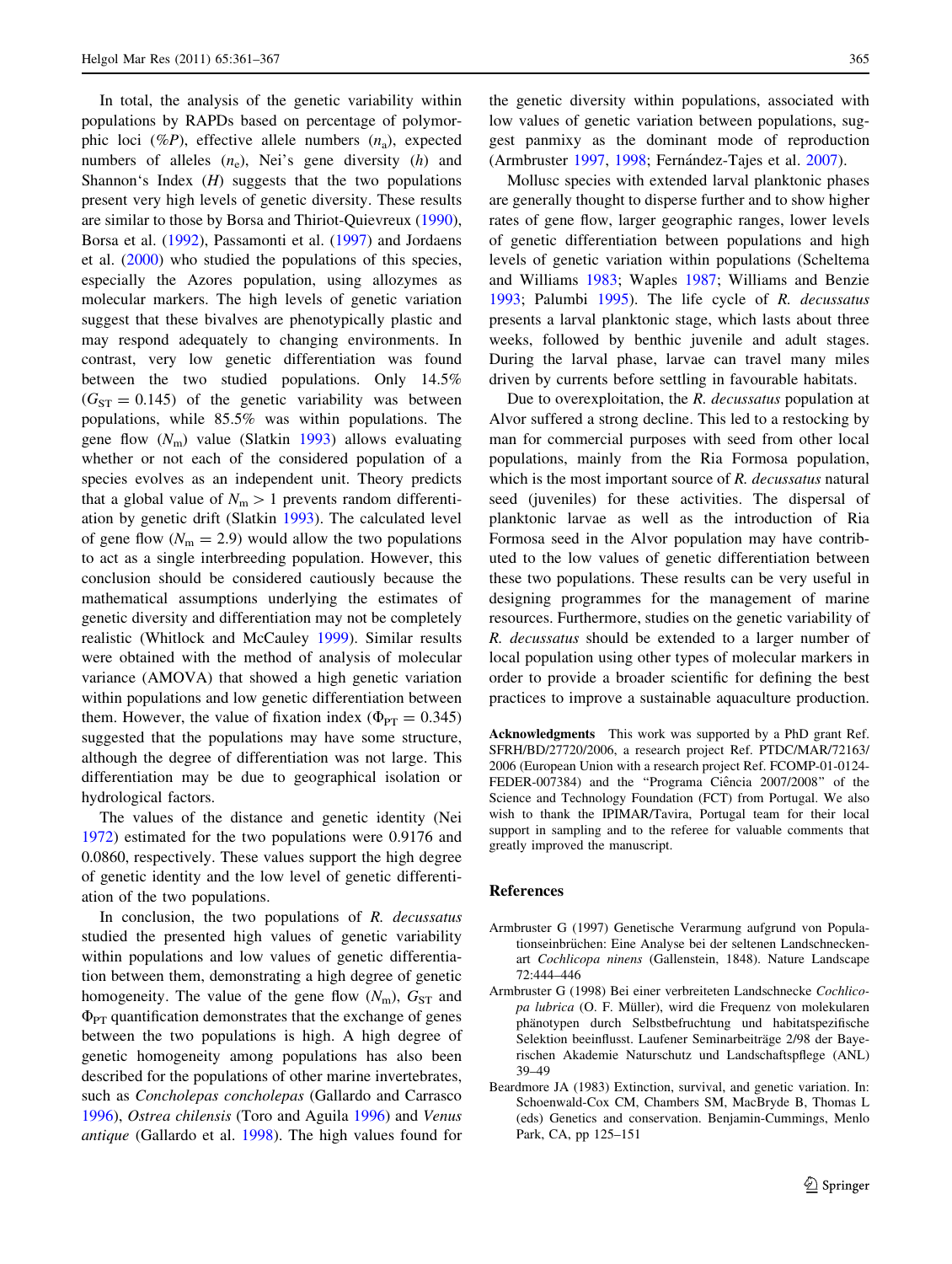- <span id="page-5-0"></span>Borsa P, Thiriot-Quievreux C (1990) Karyological and allozymic characterization of Ruditapes philippinarum, R. aureus and R. decussatus (Bivalvia, Veneridae). Aquaculture 90:209–227
- Borsa P, Zainui M, Delay B (1991) Heterozygote deficiency and population structure in the bivalve Ruditapes decussatus. Heredity 66:l–l8
- Borsa P, Jousselin Y, Delay B (1992) Relationships between allozymic heterozygosity, body size, and survival to natural anoxic stress in the palourde Ruditapes decussatus (Bivalvia: Veneridae). J Exp Mar Biol Ecol 155:169–181
- Chapco W, Kelln RA, McFadyen DA (1992) Intraspecific mitochondrial DNA variation in the migratory grasshopper, Melanoplus sanguinipes. Heredity 69:547–557
- Crow JF, Aoki K (1984) Group selection for polygenic behavioral trait: estimating the degree of population subdivision. Proc Natl Acad Sci USA 81:6073–6077
- Fernández A, García T, Asensio L, Rodríguez MÁ, González I, Céspedes A, Hernández PE, Martín R (2000) Identification of the clam species Ruditapes decussatus (Grooved Carpet Shell), Venerupis pullastra (Pullet Carpet Shell) and Ruditapes philippinarum (Japanese Carpet Shell) by PCRRFLP. J Agric Food Chem 48:3336–3341
- Fernández-Tajes J, Gaspar M, Martínez-Patiño D, McDonough N, Roberts D, González-Tizón A, Martínez-Lage A, Méndez J (2007) Genetic variation of the razor clam Ensis siliqua (Jeffreys, 1875) along the European coast based on random amplified polymorphic DNA markers. Aquac Res 38:1205–1212
- Ford-Lloyd B, Painting K (1996) Measuring genetic variation using molecular markers. IPGRI, Rome
- Gallardo M, Carrasco J (1996) Genetic cohesiveness among population of Concholepas concholepas (Gastropoda, Muricidae) in southern Chile. J Exp Mar Biol Ecol 197:237–249
- Gallardo M, Penaloza L, Clasing E (1998) Gene flow and allozymic population structure in the clam Venus antique (King & Broderip), (Bivalvia, Veneriidae) from southern Chile. J Exp Mar Biol Ecol 230:193–205
- Guadagnuolo R, Savova-Bianchi D, Felber F (2001) Gene flow from wheat (Triticum aestivum L.) to jointed goatgrass (Aegilops cylindrica Host.), as revealed by RAPD and microsatellite markers. Theor Appl Genet 103:1–8
- Hadrys H, Balick M, Schierwater B (1992) Applications of randomly amplified polymorphic DNA (RAPD) in molecular ecology. Mol Ecol 1:55–63
- Haig SM, Rhimer JM, Heckel DG (1994) Population differentiation in randomly amplified polymorphic DNA of red-cocked woodpeckers Picoides borealis. Mol Ecol 3:581–595
- Hirschfeld D, Dhar AK, Rask K, Alcivar-Warren A (1999) Genetic diversity in the eastern oyster (Crassostrea virginica) from Massachusetts using RAPD technique. J Shellfish Res 18:121–125
- Huang BX, Peakall R, Hanna PJ (2000) Analysis of genetic structure of blacklip abalone (Haliotis rubra) populations using RAPD, minisatellite and microsatellite markers. Mar Biol 136:207–216
- Huff DR, Peakall R, Smouse PE (1983) RAPD variation within and among natural populations of outcrossing buffalograss [Buchloe dactyloides (Nutt.)]. Theor Appl Genet 86:927–934
- Jarne P, Berrebi P, Guelorget O (1988) Variabilité génétique et morphometrique de cinc populations de la palourde Ruditapes decussatus (mollusque, bivalve). Oceanol Acta 11:401–407
- Jordaens K, De Wolf H, Willems T, Van Dongen S, Brito C, Frias Martins AM, Backeljau T (2000) Loss of genetic variation in a strongly isolated Azorean population of the edible clam, Tapes decussates. J Shellfish Res 19:29–34
- Klinbunga S, Ampayup P, Tassanakajon A, Jarayabhand P, Yoosukh W (2000) Development of species-specific markers of the

tropical oyster (Crassostrea belcheri) in Thailand. Mar Biotechnol 2:476–484

- Klinbunga S, Ampayup P, Tassanakajon A, Jarayabhand P, Yoosukh W (2001) Genetic diversity and molecular markers of cupped oysters (Genera Crassostrea, Saccostrea and Striostrea) in Thailand revealed by RAPD analysis. Mar Biotechnol 3:133–144
- Lewis PO, Snow AA (1992) Deterministic paternity exclusion using RAPD markers. Mol Ecol 1:155–160
- Lowe AJ, Harris SA, Ashton P (2004) Ecological genetics: design, analysis and application. Blackwell, Oxford
- Lynch M, Milligan BG (1994) Analysis of population genetic structure with RAPD markers. Mol Ecol 3:91–99
- Matias D, Joaquim S, Leitão A, Massapina C (2009) Effect of geographic origin, temperature and timing of broodstock collection on conditioning, spawning success and larval viability of Ruditapes decussatus (Linné, 1758). Aquac Int 17:257-271
- McDonald BA, McDermott JM (1993) Population genetics of plant pathogenic fungi. Bioscience 43:311–319
- Michelmore RW, Paran I, Kesseli RV (1991) Identification of markers linked to disease resistance genes by bulked segregant analysis: a rapid method to detect markers in specific regions by using segregating populations. Proc Natl Acad Sci USA 88:9828–9832
- Nei M (1972) Genetic distance between populations. Am Nat 106:283–292
- Nei M (1973) Analysis of gene diversity in subdivided populations. Proc Natl Acad Sci USA 70:3321–3323
- Nei M (1987) Molecular evolutionary genetics. Columbia University Press, New York, p 512
- Palumbi SR (1995) Using genetics as an indirect estimator of larval dispersal. In: McEdwards L (ed) Ecology of marine invertebrate larvae. CRC Press Inc, Boca Raton, pp 369–387
- Passamonti M, Mantovania B, Scalia V (1997) Allozymic characterization and genetic relationships among four species of Tapetinae (Bivalvia, Veneridae). Ital J Zool 64(2):117–124
- Patwary MU, Kenchington EL, Bird CJ, Zouros E (1994) The use of random amplified polymorphic DNA markers in genetic studies of the sea scallop Placopecten magellanicus (Gmellin, 1791). J Shellfish Res 13:547–553
- Peakall R, Smouse PE (2006) GENEALEX 6: genetic analysis in excel. Population genetic software for teaching and research. Mol Ecol Notes 6:288–295
- Pereira J (2008) Perfis de RAPD-PCR em populações de Ruditapes decussatus (Linnaeus, 1758) do sul de Portugal: Avaliação da diversidade genética. Master thesis
- Péres T, Albornoz J, Domínguez A (1998) An evaluation of RAPD fragment reproducibility and nature. Mol Ecol 7:1347–1357
- Rego I, Martínez A, González-Tizón A, Vieites J, Leira F, Méndez J (2002) PCR technique for identification of Mussel species. J Agric Food Chem 50(7):1780–1784
- Scheltema RS, Williams IP (1983) Long distance dispersal of planktonic larvae and the biogeography and evolution of some polynesian and western pacific mollusks. Bull Mar Sci 33:545–565
- Slatkin M (1993) Isolation by distance in equilibrium and nonequilibrium populations. Evolution 47:264–279
- Toro J, Aguila P (1996) Genetic differentiation of populations of the oyster Ostrea chilensis in Southern Chile. Aquat Living Resour 9:75–78
- Waples RS (1987) A multispecies approach to the analysis of gene flow in marine shore fishes. Evolution 41:385–400
- Waugh R, Powell W (1992) Using RAPD markers for crop improvement. Trends Biotechnol 10:186–191
- Weising K, Nybom H, Wolff K, Meyer W (1995) DNA fingerprinting in plants and fungi. CRC Press, London